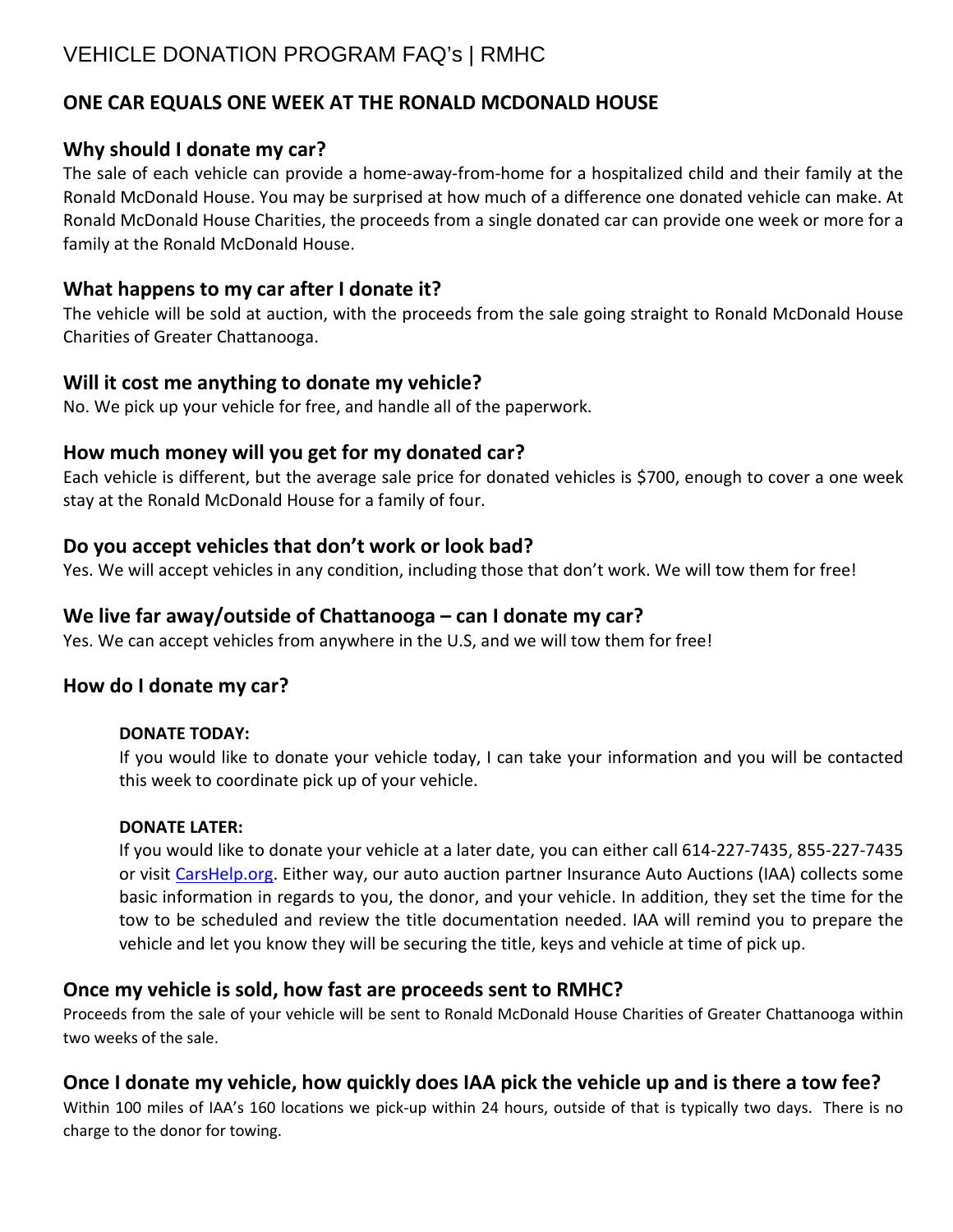# VEHICLE DONATION PROGRAM FAQ's | RMHC

# **Does RMHC accept the donation of boats and trailers? If so must a boat be trailered?**

In most cases boats need to be trailered. Generally speaking, most of the boats that are not trailered would cost more to process than they are worth. Exceptions would be boats that are of higher value (i.e. a functional sailboat that is still in the water). Each boat is treated uniquely and measured for its return vs. costs.

# **Does RMHC accept the donation of farm equipment – even large equipment?**

Yes RMHC accepts donations of large farm equipment, construction equipment and much more! Often farming or construction equipment is too large or cumbersome to move. In these cases, IAA will have images of the unit taken, and will sell the unit via their specialty sale online. This process is referred to as a "site sale" simply meaning the unit is not moved to be sold. One the unit sells, the buyer is responsible for removing the unit from the property.

## **Does IAA handle airplanes, campers, trailers, etc?**

Yes, we handle and sell it all – from a moped to a tractor trailer, farming and construction equipment and everything in between.

# **When will I receive my tax receipt?**

On average, your receipt is sent within 30 days after the pick-up of the vehicle.

## **Do you handle the tax documentation?**

Yes, we manage all the tax reporting, donor tax forms and provide the donor with the sales receipt. We also take care of the charities responsibility to IRS at the end of the year.

## **Is my Social Security required?**

A Social Security is not required if the vehicle sells below \$500. If the vehicle sells for more than \$499, per IRS IAA is required to have your Social Security number on the tax receipt and then you can deduct the actual sale price of their vehicle.

## **Do I have to provide the vehicle's title?**

It is based upon the state laws within the state that the vehicle is located in and year of the vehicle being donated. However, we will walk you through the title documentation needed. If you don't have the vehicle's title we will have our Title Solutions Department assist in getting the proper documentation needed to obtain a duplicate title.